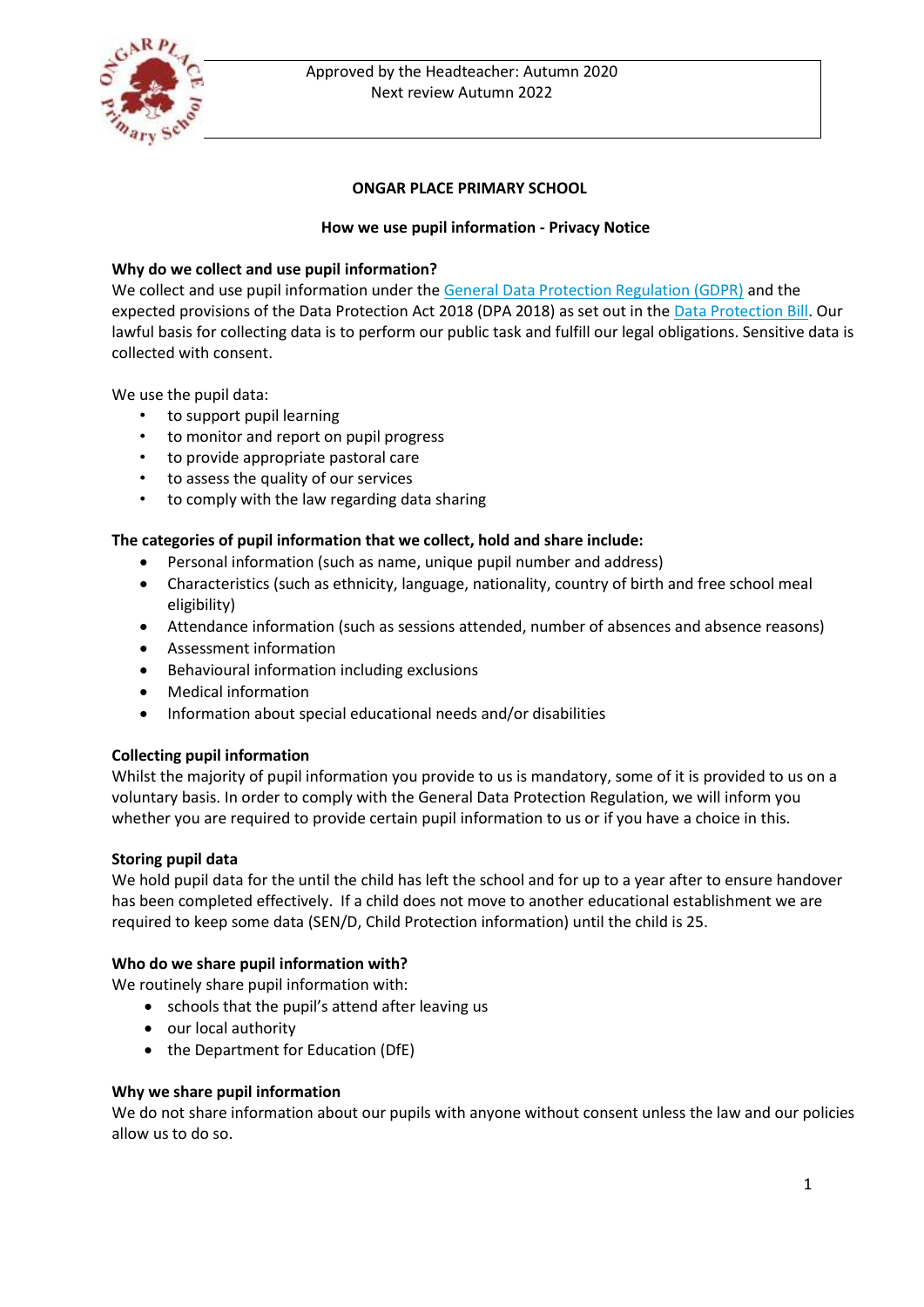We share pupils' data with the Department for Education (DfE) on a statutory basis. This data sharing underpins school funding and educational attainment policy and monitoring.

We are required to share information about our pupils with our local authority (LA) and the Department for Education (DfE) under section 3 of The Education (Information About Individual Pupils) (England) Regulations 2013.

## **Data collection requirements:**

To find out more about the data collection requirements placed on us by the Department for Education (for example; via the school census) go to [https://www.gov.uk/education/data-collection-and-censuses-for](https://www.gov.uk/education/data-collection-and-censuses-for-schools)[schools.](https://www.gov.uk/education/data-collection-and-censuses-for-schools)

# **The National Pupil Database (NPD)**

The NPD is owned and managed by the Department for Education and contains information about pupils in schools in England. It provides invaluable evidence on educational performance to inform independent research, as well as studies commissioned by the Department. It is held in electronic format for statistical purposes. This information is securely collected from a range of sources including schools, local authorities and awarding bodies.

We are required by law, to provide information about our pupils to the DfE as part of statutory data collections such as the school census and early years' census. Some of this information is then stored in the NPD. The law that allows this is the Education (Information About Individual Pupils) (England) Regulations 2013.

To find out more about the pupil information we share with the department, for the purpose of data collections, go t[o https://www.gov.uk/education/data-collection-and-censuses-for-schools.](https://www.gov.uk/education/data-collection-and-censuses-for-schools)

To find out more about the NPD, go to [https://www.gov.uk/government/publications/national-pupil](https://www.gov.uk/government/publications/national-pupil-database-user-guide-and-supporting-information)[database-user-guide-and-supporting-information.](https://www.gov.uk/government/publications/national-pupil-database-user-guide-and-supporting-information)

The department may share information about our pupils from the NPD with third parties who promote the education or well-being of children in England by:

- conducting research or analysis
- producing statistics
- providing information, advice or guidance

The Department has robust processes in place to ensure the confidentiality of our data is maintained and there are stringent controls in place regarding access and use of the data. Decisions on whether DfE releases data to third parties are subject to a strict approval process and based on a detailed assessment of:

- who is requesting the data
- the purpose for which it is required
- the level and sensitivity of data requested: and
- the arrangements in place to store and handle the data

To be granted access to pupil information, organisations must comply with strict terms and conditions covering the confidentiality and handling of the data, security arrangements and retention and use of the data.